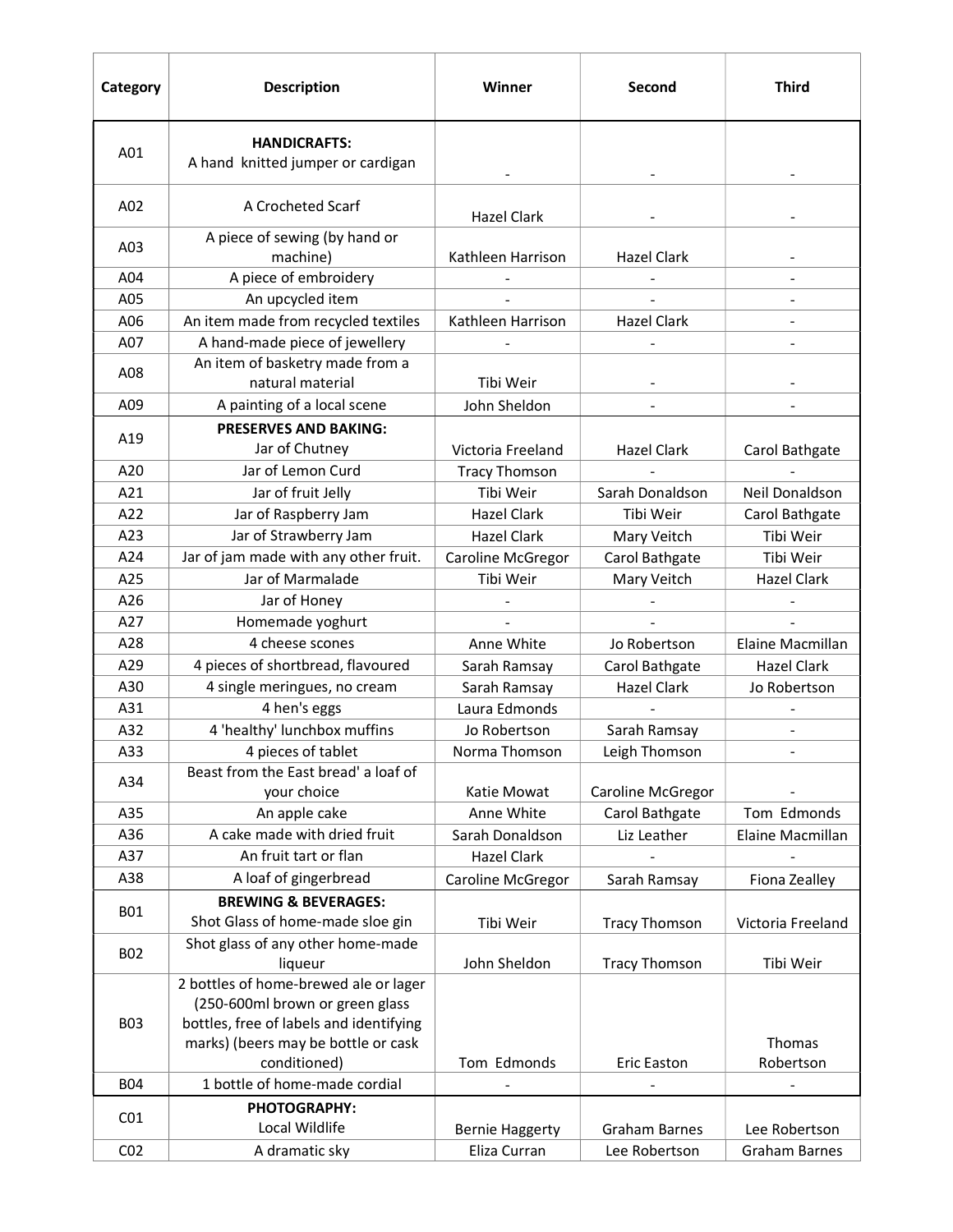| CO <sub>3</sub>  | Your favourite place in East Lothian  | Penny Short              | <b>Bethan McGregor</b>       | Eliza Curran                 |
|------------------|---------------------------------------|--------------------------|------------------------------|------------------------------|
| CO <sub>4</sub>  | A close up of a pollinating insect    | <b>Graham Barnes</b>     | Gary McGregor                | Lee Robertson                |
| CO <sub>5</sub>  | On Holiday                            | Penny Short              | <b>Graham Barnes</b>         | Evie McGregor                |
|                  | A black and white photograph with or  |                          |                              |                              |
| CO6              | without caption                       | Penny Short              | <b>Graham Barnes</b>         | Eliza Curran                 |
| CO <sub>7</sub>  | Beast from the East'                  | <b>Graham Barnes</b>     | Jo Robertson                 | Gary McGregor                |
|                  | <b>FLORAL ART:</b>                    |                          |                              |                              |
| D01              | A small posy of flowers               | Fiona Sheldon            |                              |                              |
|                  |                                       |                          |                              |                              |
| D <sub>0</sub> 2 | A buttonhole                          | Victoria Freeland        | Fiona Sheldon                | John Sheldon                 |
|                  | Fireworks' - an arrangement of any    |                          |                              |                              |
| D <sub>03</sub>  | colourful flower and /or plant        |                          |                              |                              |
|                  | material                              | Fiona Sheldon            |                              |                              |
| D <sub>04</sub>  | Just foliage'                         | Fiona Sheldon            |                              |                              |
| D05              | A jug of flowers for the kitchen      |                          |                              |                              |
|                  | worktop                               | Fiona Sheldon            |                              |                              |
| E01              | <b>PLANTS AND CUT FLOWERS:</b>        |                          |                              |                              |
|                  | 1 Fuchsia                             | Dougie Neil              |                              |                              |
| E02              | 1 Pelargonium, Geranium               |                          |                              |                              |
| E03              | Flowering Plant (other than above)    | <b>Eleanor Cadzow</b>    | Andrew Watt                  | John Sheldon                 |
| E04              | 1 Fern                                |                          |                              |                              |
| <b>E05</b>       | 1 Foliage Plant                       | Andrew Watt              | Mary Veitch                  |                              |
| E06              | 1 Cactus or Succulent                 | Andrew Watt              | Alan Ingle                   | John Sheldon                 |
| E07              | 1 Orchid.                             | Helen Thomson            | $\blacksquare$               |                              |
| <b>E08</b>       | 1 Vase Asters, 4 Blooms               |                          |                              |                              |
| E09              | 1 Vase H.T. Roses, 3 Blooms           |                          |                              |                              |
|                  |                                       | John Sheldon             | Alan Ingle                   |                              |
| E10              | 1 Vase H.T. Roses, 1 Bloom            | John Sheldon             | <b>Hazel Clark</b>           | Alan Ingle                   |
| E11              | 1 Vase Floribunda Rose, 1 Stem        | <b>Hazel Clark</b>       |                              |                              |
| E12              | 1 Vase Roses, Mixed, Min 4 Stems      |                          | $\overline{\phantom{0}}$     | $\overline{\phantom{0}}$     |
| E13              | 1 Vase Shrub Roses, 4 Stems           | $\frac{1}{2}$            | $\frac{1}{2}$                | $\overline{\phantom{a}}$     |
| E14              | 1 Vase Annuals, 1 kind                |                          |                              |                              |
| E15              | 2 Vases Annuals, 2 Distinct Kinds     |                          |                              |                              |
| E16              | 1 Vase Annuals, 3 Distinct Kinds      | John Sheldon             | $\qquad \qquad \blacksquare$ | $\qquad \qquad \blacksquare$ |
| E17              | 1 Vase Gladioli, 3 Spikes             |                          |                              |                              |
|                  |                                       | Andrew Watt              |                              |                              |
| E18              | 1 Vase Gladioli, 1 Spike              | <b>Andrew Watt</b>       | John Sheldon                 |                              |
| E19              | 1 Vase Cactus Dahlias, 3 Blooms       | <b>Andrew Watt</b>       | Liz Leather                  | Sarah Donaldson              |
| E20              | 1 Vase Decorative Dahlias, 3 Blooms   | <b>Andrew Watt</b>       | Alan Ingle                   |                              |
| E21              | 1 Vase Pom-Pom Dahlias, 5 Blooms.     | <b>Andrew Watt</b>       | Alan Ingle                   | Sarah Donaldson              |
| E22              | 1 Vase French Marigolds, 6 Blooms.    | Alan Ingle               | $\overline{\phantom{0}}$     |                              |
| E23              | 1 Vase African Marigolds, 4 Blooms.   |                          |                              |                              |
| E24              | 1 Vase Phlox, 3 Spikes                | <b>Hazel Clark</b>       |                              |                              |
| E25              | 2 Vases of Flowers from Open Border   |                          | -                            | -                            |
| E26              | 1 Vase Herbaceous, 2 Distinct Kinds   | <b>Hazel Clark</b>       | Honor Thomson                |                              |
| E27              | 1 Vase Mixed Herbaceous               | Hazel Clark              | Honor Thomson                | Katie Mowat                  |
| E28              | 2 Vases Sweet Peas, 7 Spikes in Each, |                          |                              |                              |
|                  | one variety in each vase              |                          |                              |                              |
| E29              | 1 Vase Sweet Peas, 9 Spikes           | Andrew Watt              | John Sheldon                 | Liz Leather                  |
| E30              | 1 Vase mixed Shrubs-Foliage           | $\overline{\phantom{a}}$ | $\overline{a}$               |                              |
| E31              | 1 Vase 4 Mixed Flowering shrubs       | $\blacksquare$           | $\qquad \qquad \blacksquare$ | $\blacksquare$               |
| E32              | 1 Vase, 1 Flowering Shrub, 3 Stems    |                          |                              |                              |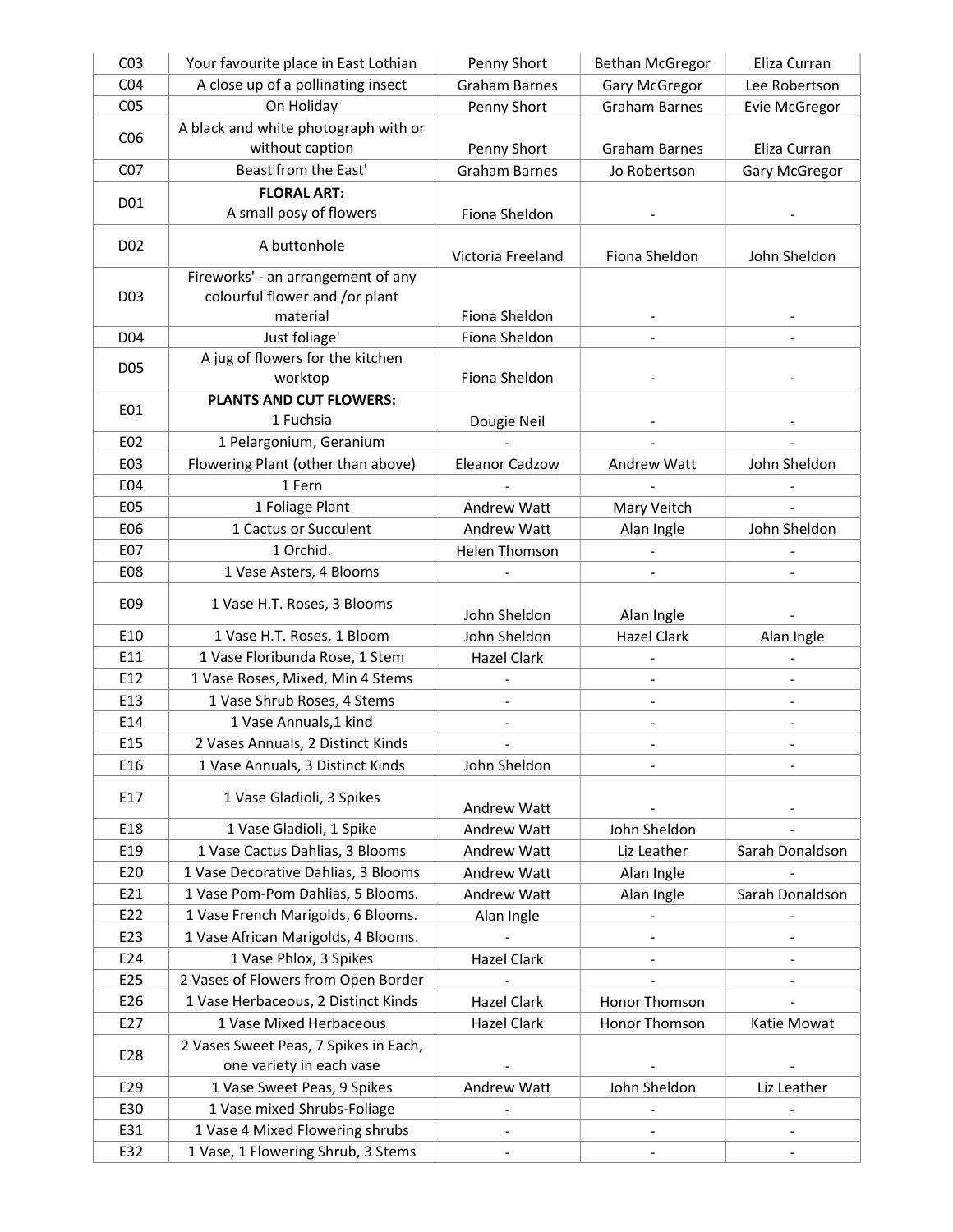| E33              | 1 Vase of Sunflowers.                                    | Caroline McGregor        |                          |                       |
|------------------|----------------------------------------------------------|--------------------------|--------------------------|-----------------------|
| E34              | 6 Fuchsia Heads on a Board.                              | John Sheldon             | Gary Johnson             |                       |
|                  |                                                          |                          |                          |                       |
| F01              | <b>VEGETABLES:</b>                                       |                          |                          |                       |
|                  | 6 Pods Broad Beans                                       | Malcolm Macmillan        | <b>Tim Flinn</b>         |                       |
| F02              | 4 Runner Beans                                           | Henry Wallace            | Malcolm Macmillan        | Dougie Clark          |
| F03              | 6 French Beans                                           |                          |                          | Malcolm               |
|                  |                                                          | Dougie Clark             | <b>Caroline McGregor</b> | Macmillan             |
| F04              | 6 Pods Peas                                              |                          |                          |                       |
| F05              | 6 Tomatoes (Cherry Variety)                              | Dougie Clark             | John Sheldon             | Robert Logan          |
| F06              | 4 Tomatoes                                               | Robert Logan             | <b>Andrew Watt</b>       | Dougie Clark          |
| F <sub>0</sub> 7 | 2 Turnips                                                | Malcolm Macmillan        | <b>Tim Flinn</b>         |                       |
| F08              |                                                          |                          |                          |                       |
|                  | 2 Beetroot, Globe                                        | Dougie Clark             | Robert Logan             | Alan Ingle            |
| F09              | 2 Beetroot, Cylindra.                                    | Dougie Clark             | Henry Wallace            | <b>Tim Flinn</b>      |
| F10              | 2 Carrots.                                               | Andrew Watt              | Dougie Clark             | Henry Wallace         |
| F11              | 2 Parsnips.                                              |                          |                          |                       |
| F <sub>12</sub>  | 4 Onions, Grown from setts                               |                          |                          | Malcolm               |
|                  |                                                          | Dougie Clark             | Robert Logan             | Macmillan             |
| F <sub>13</sub>  | 4 Onions, Grown from seed                                | Andrew Watt              | Alan Ingle               | Robert Logan          |
| F14              | 4 Onions, Red                                            | Dougie Clark             | Andrew Watt              | Alan Ingle            |
| F <sub>15</sub>  | Heaviest Marrow.                                         | Malcolm Macmillan        | Alan Ingle               | Dougie Clark          |
| F <sub>16</sub>  | 6 Shallots, Yellow or Red.                               | Dougie Clark             | Robert Logan             |                       |
| F17              | 4 Potatoes, Named - coloured                             | Dougie Clark             | Robert Logan             | Seamus Conway         |
| F <sub>18</sub>  | 4 Potatoes, Named - White                                | Dougie Clark             | Malcolm Macmillan        |                       |
| F <sub>19</sub>  | Collection of Potatoes, 3 Varieties, 3                   |                          |                          |                       |
|                  | of each kind.                                            | Dougie Clark             |                          |                       |
| F20              | 2 Leeks                                                  | Dougie Clark             |                          |                       |
| F21              | 1 Marrow, Quality                                        | Malcolm Macmillan        | Dougie Clark             |                       |
| F <sub>22</sub>  | 1 Cabbage                                                | Dougie Clark             |                          |                       |
| F23              | 1 Cauliflower                                            |                          |                          |                       |
| F24              | 1 Lettuce                                                | <b>Caroline McGregor</b> |                          |                       |
| F <sub>25</sub>  | 3 Courgettes                                             | Henry Wallace            | Dougie Clark             |                       |
| F <sub>26</sub>  | 3 Stalks Rhubarb                                         | Seamus Conway            | Malcolm Macmillan        | James Mowat           |
| F27              | 1 Vase Mixed Herbs                                       | Katie Mowat              |                          |                       |
|                  | Exhibit of any vegetable not                             |                          |                          |                       |
| F <sub>28</sub>  | elsewhere in schedule                                    | <b>Tim Flinn</b>         | John Sheldon             | <b>Eleanor Cadzow</b> |
| F <sub>29</sub>  | Best collection of Veg, 3 Kinds, 2 of                    |                          |                          |                       |
|                  | Each                                                     | Andrew Watt              | Dougie Clark             | <b>Tim Flinn</b>      |
| F30              | Basket of Vegetables for Kitchen Use<br>3 Dessert Apples |                          |                          |                       |
|                  |                                                          | Dougie Clark             | Tim Flinn                |                       |
| F31              |                                                          |                          |                          | Caroline              |
|                  |                                                          | Dougie Clark             | Robert Logan             | McGregor              |
| F32              | 3 Kitchen Apples                                         | John Sheldon             | Dougie Clark             | Robert Logan          |
| F33              | 4 Plums                                                  | Sarah Donaldson          | Libby Ballantine         | Roy Evatt             |
| F34              | Exhibit of fruit, other than above                       |                          |                          | Caroline              |
|                  |                                                          | Robert Logan             | Laura Edmonds            | McGregor              |
| G01              | <b>UNDER 5 YEARS OLD:</b>                                |                          |                          |                       |
|                  | A collage made from leaves                               | Oscar Edmonds            | Lachlan Johnson          |                       |
|                  |                                                          |                          |                          |                       |
| G02              | A bunch of flowers in a jam jar                          |                          |                          |                       |
| G03              |                                                          | Lachlan Johnson          |                          |                       |
|                  | 4 sweets on a plate                                      |                          |                          |                       |